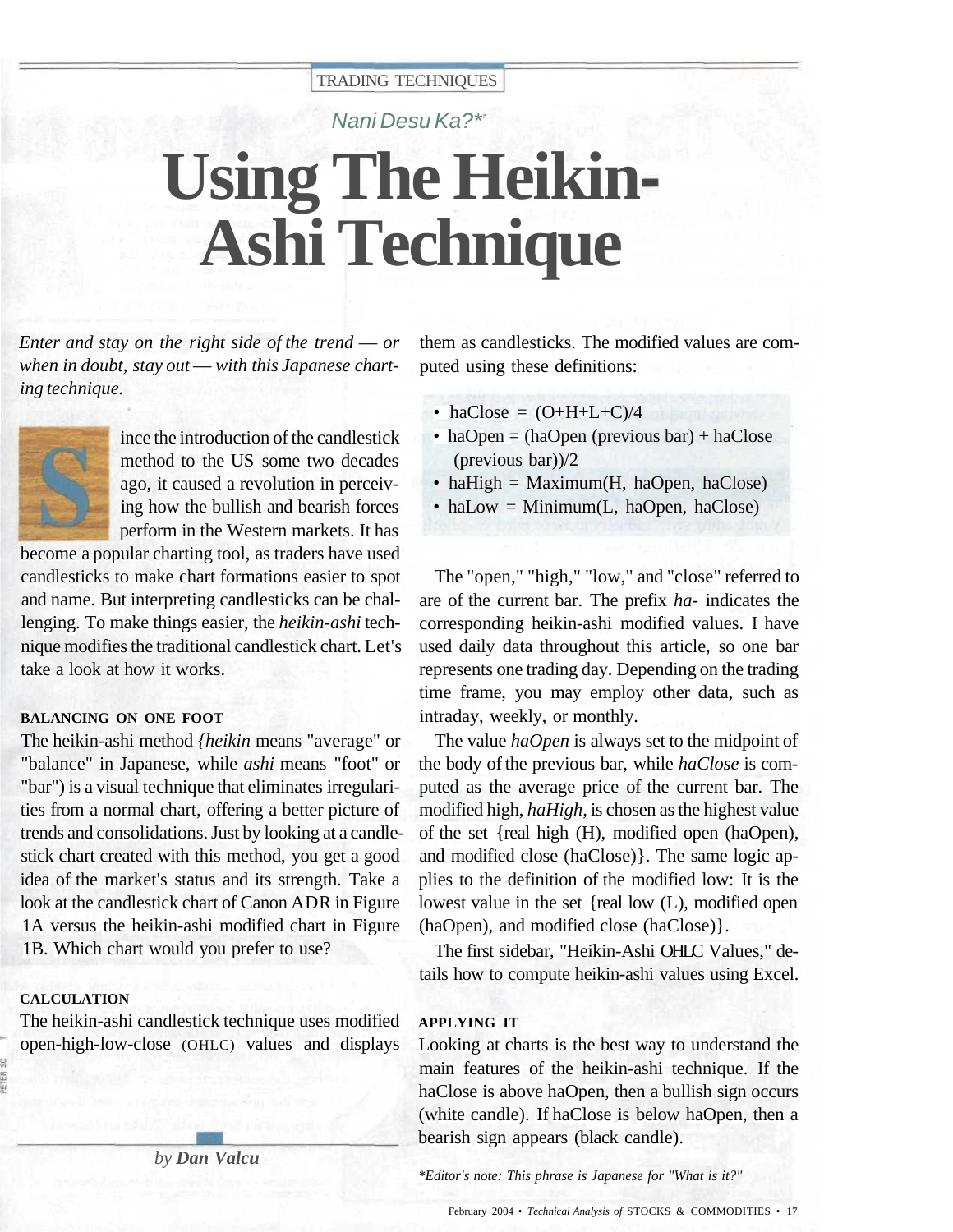

FIGURE 1 A: DAILY CHART OF CANON. This is the traditional candlestick chart of Canon



FIGURE IB: DAILY MODIFIED CHART OF CANON. The heikin ashi technique works as a filter, eliminating irregularities and making the chart smoother with well-defined trends.

At first glance, Figure 1 shows that the heikin ashi chart looks more compact and smooth compared to the traditional chart. White candles display a rising trend, while black candles indicate a downtrend. Gaps, which occur frequently on the traditional OHLC chart, are not present because they are incor porated into the modified candles. Strong positive trends have long white bodies with no lower shadows, while strong nega tive trends have long black bodies with no upper shadows.

When bodies become shorter, a weaker trend is anticipated (see mid-October and end of December). In the beginning of November, Canon weakened its uptrend and started a consoli dation period with several small bodies with both long upper and lower shadows. A very small body with tall shadows on the first trading day in 2000 warned about a possible change of the rising trend. As consolidations contain several bodies with tall

shadows, it is not safe to assume that the presence of a small body with tall shadows will indicate a change in trend. Figure 2 summarizes the five scenarios that can be identified on a heikin-ashi candle chart.

#### EXAMPLES

To give you an idea of how to apply the heikin-ashi charting technique, I will show you three examples using the Standard & Poor's 500 index (SP500-HA), the price of gold (XGLD HA), and Pfizer (PFE-HA). The heikin-ashi OHLC values were calculated as indicated in the sidebar and plotted. Each chart contains two candlestick subcharts: The top contains the modi fied OHLC values, while the bottom has the real values. Each number in the table in Figure 2 (1 to 5) applies to the chart whenever a relevant scenario appears. They are labeled in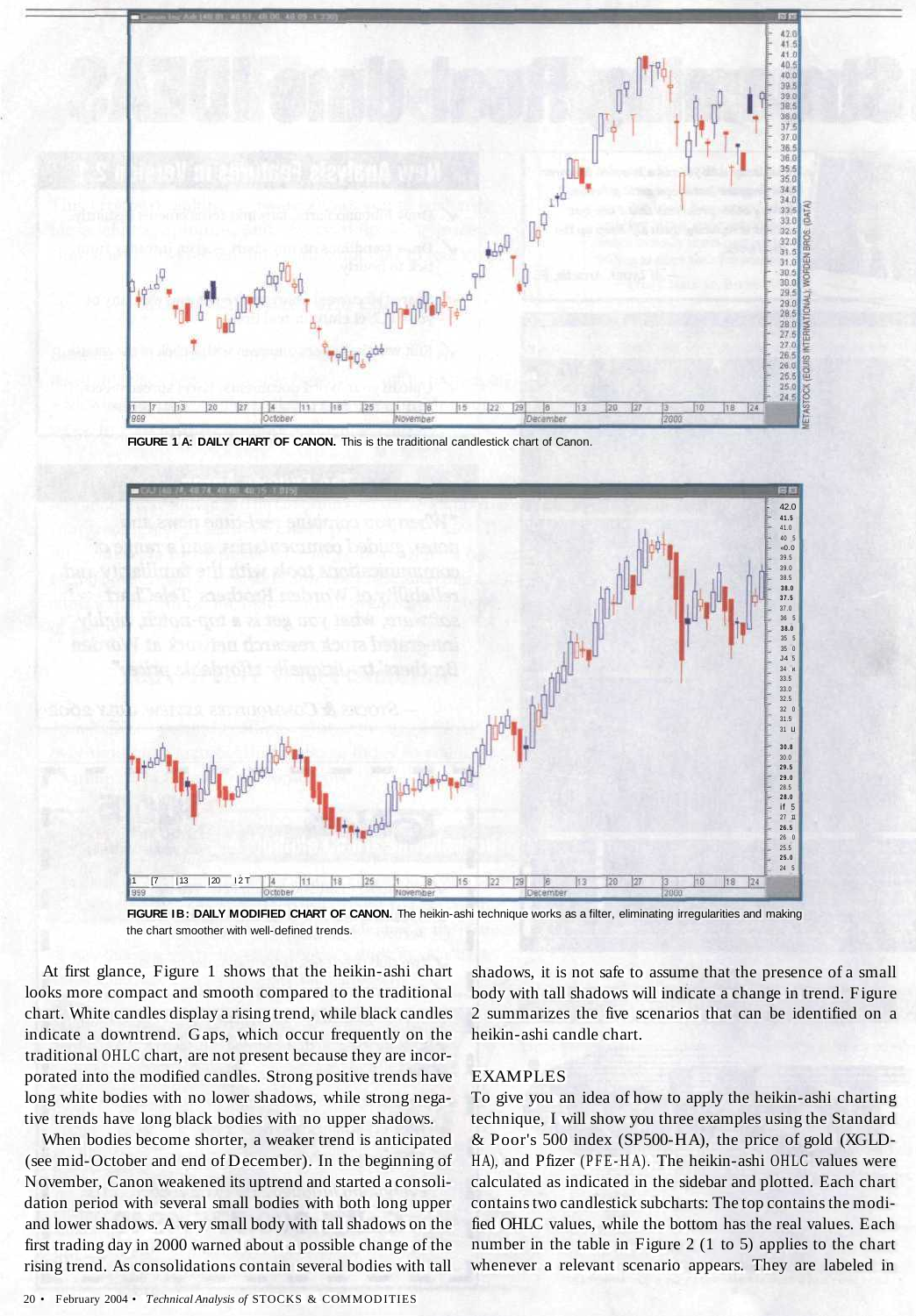different colors to differentiate descending and ascending trends. For each chart I'll discuss how this technique can be used to either enter and stay on the right side of the trend, or avoid trading during periods of consolidations.

#### *Standard & Poor's 500 (SP500-HA):*

Figure 3 offers no doubt about the usefulness of this method, even for a novice: All trends are visible, with short consoli-

dations marked as (4) occurring in February and July. Strong rising trends (2) were marked by long white candle bodies with no lower shadows, while strong falling trends (2) were accompanied by filled candle bodies with no upper shadows.

Using the observations in Figure 2, note how the smaller bodies (3) in January 2003 warned about a weakening of the trend, and subsequently, a reversal (4). Trend changes (5) were pointed out by small bodies with longer shadows, but as an exception, the reversal in March occurred without any such sign. Although a rising trend, the segment AB was composed

| <b>SCENARIO</b> | <b>TREND BEHAVIOR</b> | <b>CURRENT TREND</b>                                                                                       |                                                                            |  |  |
|-----------------|-----------------------|------------------------------------------------------------------------------------------------------------|----------------------------------------------------------------------------|--|--|
|                 |                       | <b>ASCENDING</b>                                                                                           | <b>DESCENDING</b>                                                          |  |  |
|                 | Trend is normal       | Rising white bodies                                                                                        | Falling filled bodies                                                      |  |  |
| $\overline{2}$  | Trend gets stronger   | Rising longer white<br>bodies with no lower shadows                                                        | Falling longer filled bodies<br>with no upper shadows                      |  |  |
| 3               | Trend gets weaker     | Candle bodies get smaller;<br>emergence of lower shadows                                                   | Candle bodies get smaller<br>Emergence of upper shadows                    |  |  |
| $\overline{4}$  | Consolidation         | Smaller bodies with both<br>Smaller bodies with both<br>upper and lower shadows<br>upper and lower shadows |                                                                            |  |  |
| 5               | Change of trend       | Very small body with long<br>upper and lower shadows<br>(not too reliable)                                 | Very small body with long<br>upper and lower shadows<br>(not too reliable) |  |  |

**FIGURE** 2: FIVE SCENARIOS OF HEIKIN-ASHI CHARTS. Here you see the different types of trend behavior for ascending and descending trends.

> of several short sections (normal trend, weakening, consolidation). It could also be seen as a normal ascending trend (1) due to a majority of white bodies.

> > *Article continues on page 24*

**The heikin-ashi is a visual technique that eliminates irregularities from a normal chart, offering a better picture of trends and consolidations.**



FIGURE 3: S&P 500 MODIFIED. All trends are well-defined by sequences of white or red bodies, making them easy to identify and follow.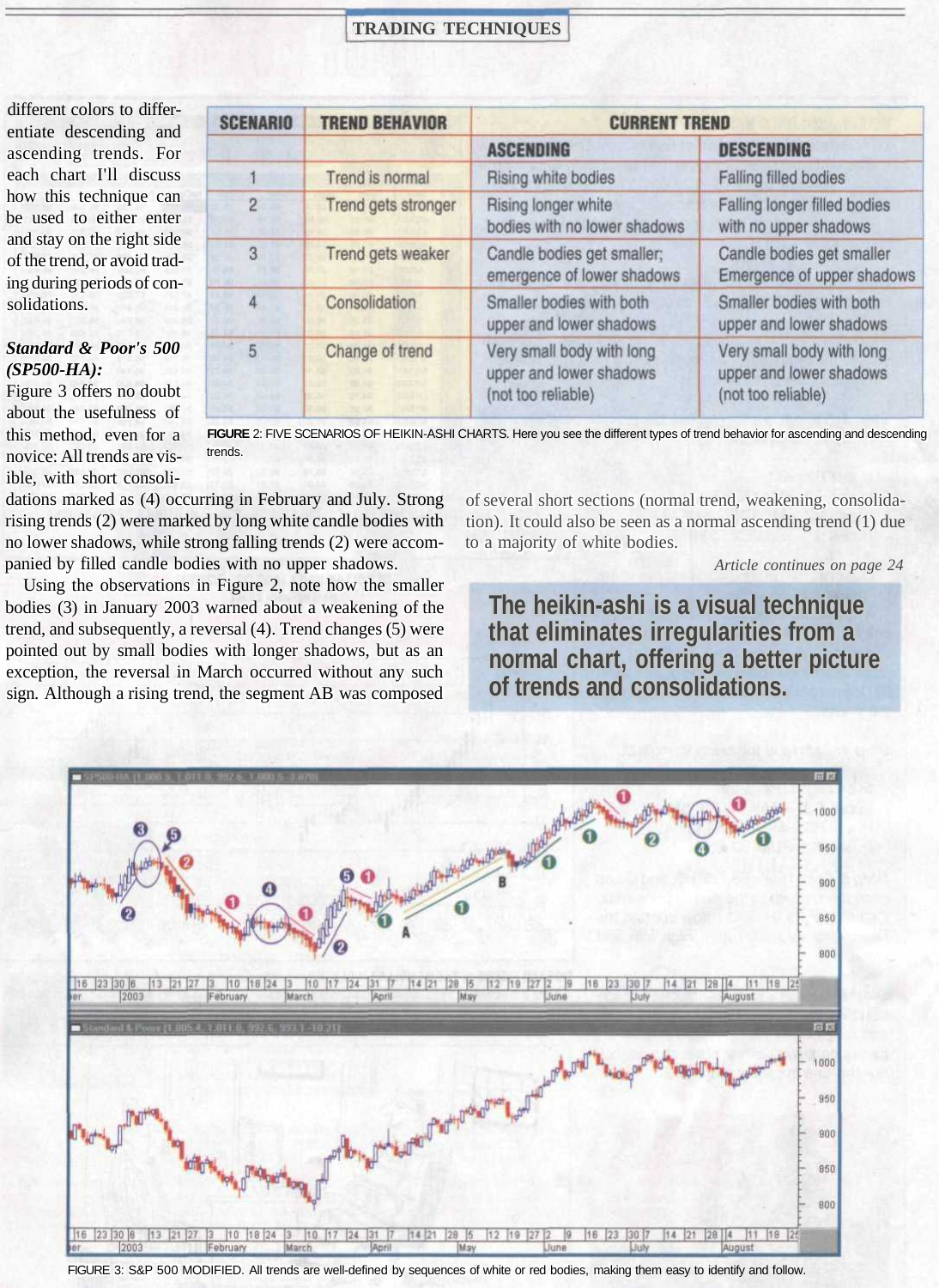

**FIGURE** 4: **MODIFIED CHART** OF **GOLD PRICES.** White bodies dominate in rising trends. Pullbacks are short and strong, marked by longer red bodies

#### *Gold (XGLD-HA):*

Another example of the simplicity gained by using modified heikin-ashi values is in the chart of gold prices in Figure 4. A longer rising trend (April-May) was dominated by white candles (1) and (2) with a small consolidation (4) toward the end of April.

The very small body in May was just a pause before the next leg up; most of the candles were white bodies with no lower shadows. The smaller bodies toward the end of May announced either a weakening of the trend (3) or the start of a consolidation period (4). The consolidation in May-June was well defined



FIGURE 5: MODIFIED CHART **OF PFIZER.** In an uptrend or downtrend, Pfizer displays several small consolidation periods marked by the presence of small bodies with upper and lower shadows.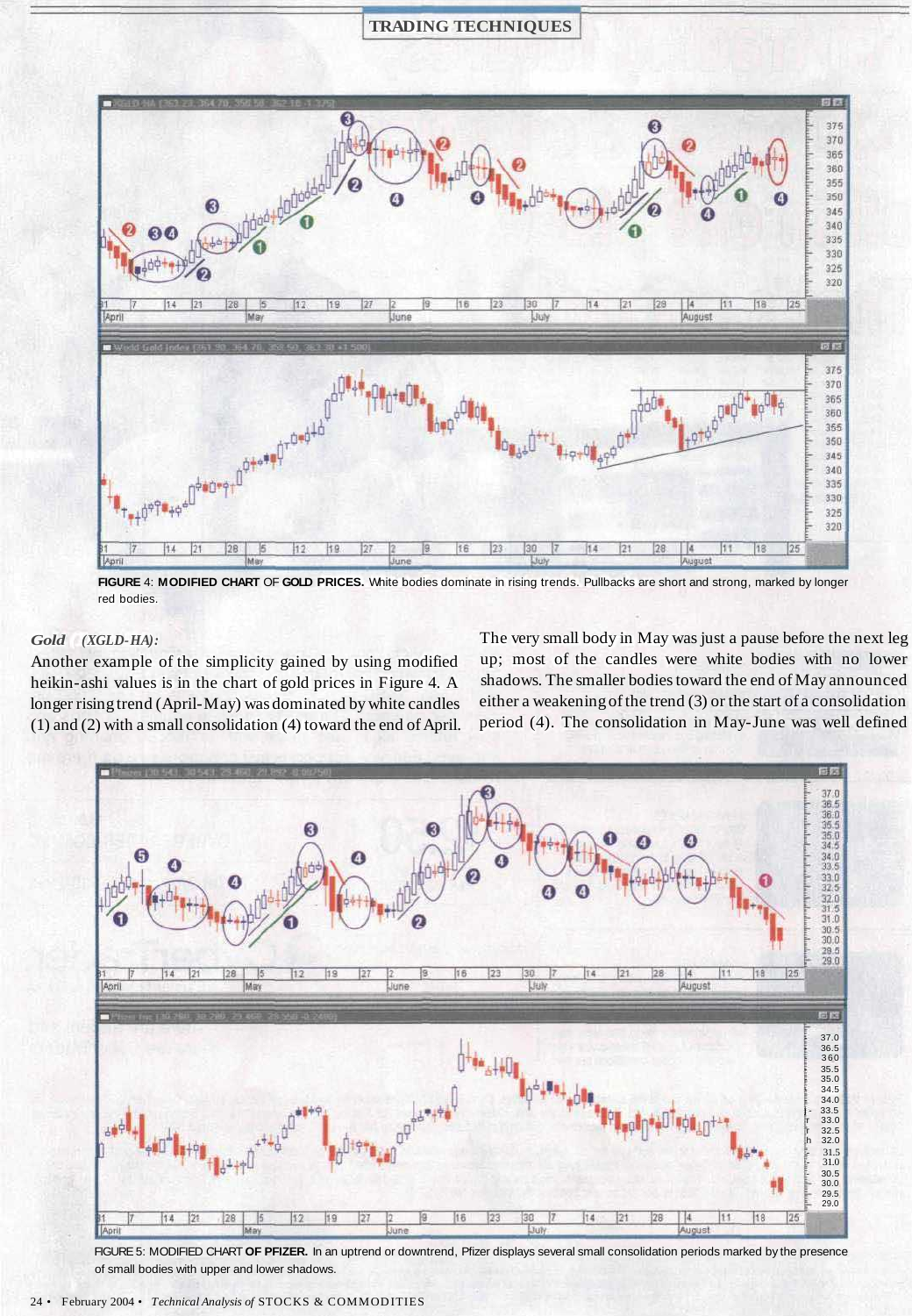(small bodies with both long upper and lower shadows). In August, there was another consolidation (4). Given the presence of an ascending triangle, there was a very good chance that price would break out of this short consolidation.

#### *Pfizer (PFE-HA):*

If you have been trading Pfizer (PFE), you should be familiar with its behavior, which is highlighted in both charts in Figure 5: many small consolidations on the way both up and down. Gaps are not shown on the modified chart, which makes it easier to read. The small body with long upper and lower shadows (5) confirms a change of trend in April. As shown on the daily chart, the longer trends are not continuous (as in the previous examples), but interrupted by small consolidations. In this case, it would be worthwhile to analyze weekly charts.

#### HEIKIN-ASHI AND SIMPLE INDICATORS

From a visual standpoint, the heikin-ashi technique is based on the effect of the size and color of the candle bodies. For additional confirmation, many traders use indicators, so to make life easier I defined two simple indicators: haOpen and haClose. I applied these to the chart of Ultimate Software Group (ULTI). See the second sidebar, "Defining Simple Indicators Based On Modified OHLC Values," for details on these indicators. You can see them in a separate window in

## **DEFINING SIMPLE INDICATORS WITH METASTOCK BASED ON MODIFIED OHLC VALUES**

In MetaStock, choose Tools, Indicator Builder, and New to create these four new indicators:

Name: haClose

haclose:=(O+H+L+C)/4; haclose;

Name: haOpen

haopen:=(PREV+Ref(Fml("haClose"),-1))/2; haopen;

Name: haDiffCO

hadiffco:= Fml("haClose") - Fml("haOpen"); hadiffco;

Name: Mov-haDiffCO

Periods:=lnput("Time periods",3,50,3); movhadiffco:= Mov(Fml("haDiffCO"), Periods, S); movhadiffco;



For more information, visit the S&C ad index at **Traders.com/reader**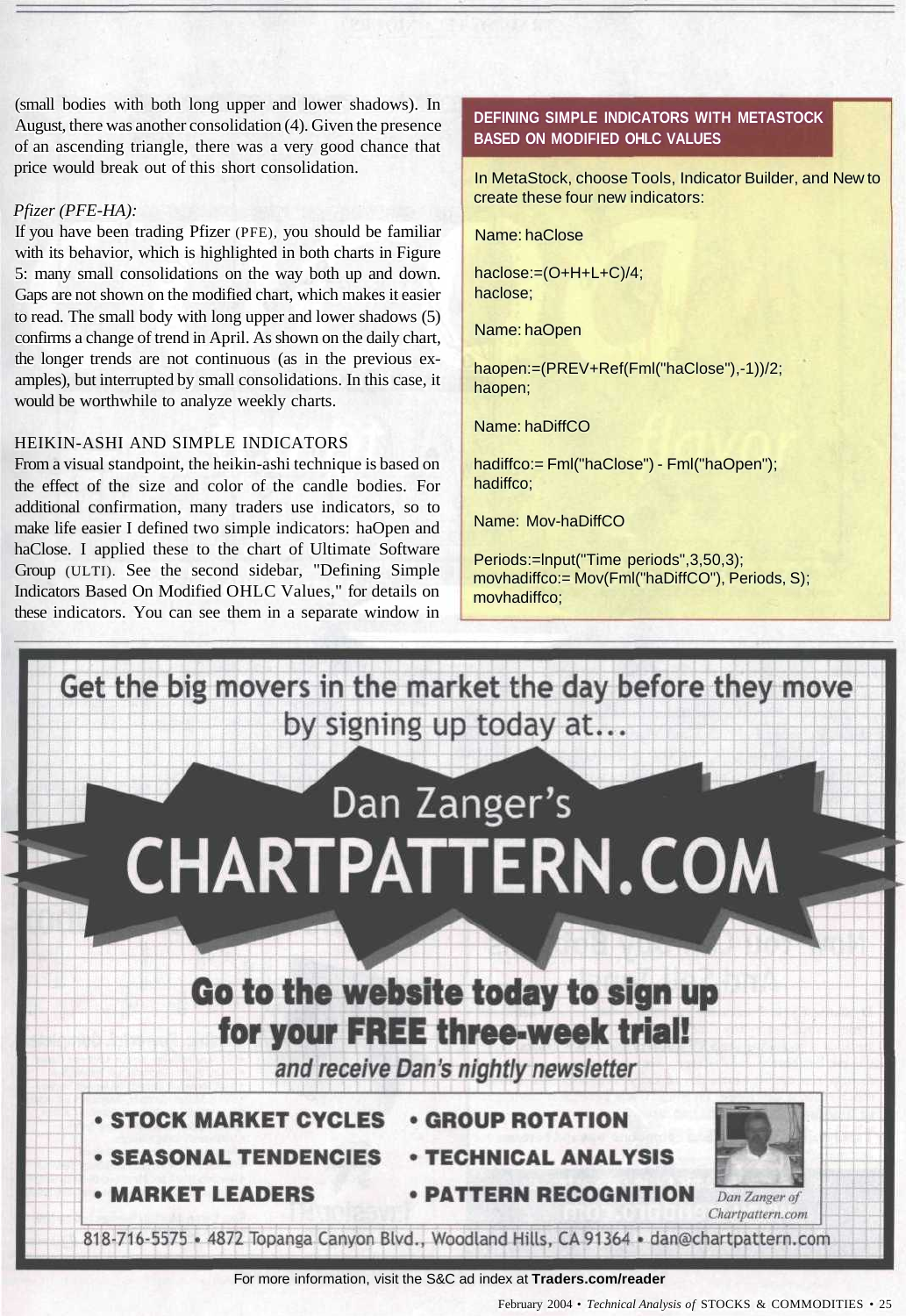

FIGURE 6: MODIFIED CHART OF ULTIMATE SOFTWARE. The transition from candle bodies to indicators is easy using the haDiffCO indicator. A short moving average helps improve timing for entries and exits.

Figure 6. In these indicators, long bodies correspond to large differences between the modified close and open (2). Small bodies (3) represent these two indicators getting closer, and mean either the start of a consolidation (4) or a possible change of trend. Between February and March 2002 (trend AB), the stock was in an uptrend, but the modified chart ULTI-HA records this as a series of white candles with both lower and upper shadows (4). This is an exception.

I created another simple indicator, haDiffCO, which is displayed in a separate subchart. Positive values correspond to white bodies (ascending trends), while negative values indicate downtrends. In addition, you can apply a shorter moving average (Mov-haDiffCo) to this indicator, and observe that:

- Crossings will point, with good accuracy, to changes in the trend. Unfortunately, the whipsaws may eliminate some good trades.
- Positive values of Mov-haDiffCo indicate an uptrend, while Mov-haDiffCo values below zero show a downtrend.

Both of these indicators are also discussed in the sidebar.



For more information, visit the S&C ad index at **Traders.com/reader**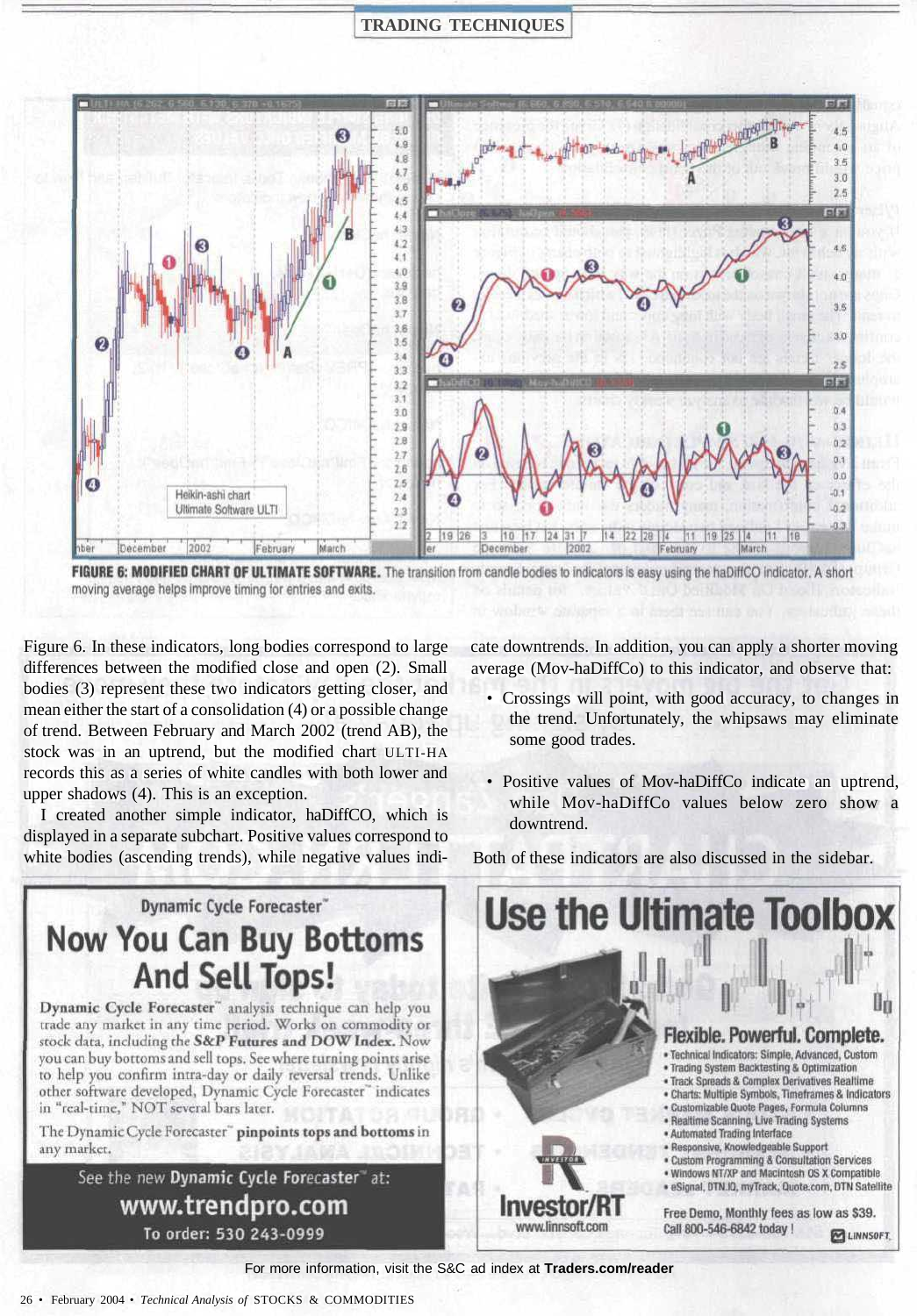## **DeepInsight**

DeepInsight provides a revolutionary approach for technical analysis and trading optimization for stocks, indexes and mutual funds. Its multidimensional analytics, intelligent trading system and pattern recognition capability bring the power, accuracy and performance to a new level never reached before.



For details or order online, please visit the dedicated web site: www.deepinsight.com or call toll free

1-800-220-4177

More info: **Traders.com/reader**



*"..And please, please, please give me the chance to prove to you that winning the lottery won't spoil me... "*

#### 28 • February 2004 • *Technical Analysis of* STOCKS & COMMODITIES

#### **TRADING TECHNIQUES**

Another interesting feature is the anticipation of a change in the strength of the next trading bar. Assume you are at the end of today' s trading session. Based on the calculation of haOpen:

haOpen (tomorrow) = (haOpen(today) + haClose(today))/2 (A)

The position of haClose(tomorrow) versus haOpen(tomorrow) will determine the color of the candle body:

(B)

If haClose(tomorrow) > haOpen(tomorrow)

Else Body (tomorrow) = white Body (tomorrow) = filled/red Endif

#### SUMMARY

The heikin-ashi charting technique is a visual, less subjective method for displaying trending and consolidation periods. The color of the modified candlesticks indicates the nature of the trend: A series of white bodies shows an ascending trend, while a sequence of black candle bodies is associated with a downtrend. The size of the candlestick body indicates the strength of the current trend: Long white bodies show a strong ascending trend and long black bodies are associated with stronger downtrends.

In an ascending trend, the emergence of the lower shadow suggests weakening, although an exception was highlighted in Figure 6. In a falling trend, the presence of upper shadows suggests weakening. Periods of consolidation are characterized by a sequence of smaller white and black bodies with longer upper and lower shadows. In some cases, the emergence of a candle with a small body and long shadows suggests an imminent change of trend (for an exception, see the reversal in March 2003, Figure 3). If the visual element is not sufficient, simple indicators can be used to arrive at similar conclusions.

The main advantage of this simple method is a better visual perspective of the current status and strength of the trend or consolidation, and a possible anticipation of the next bar's strength. As with any other charting method, the heikin-ashi is not 100% reliable and therefore should be combined with other technical indicators. Your trading, of course, should also include risk- and capital-control strategies.

*Dan Valcu is a Swedish private trader, computer consultant, and a technical analysis instructor. He may be reached at ta@educofin.com. With special thanks to S. Koike.*

#### SUGGESTED READING

Forex Watcher: http://plaza4.mbn.or.jp/~skoike/top\_eng.htm Nison, Steve [1994]. *Beyond Candlesticks: New Japanese*

*Charting Techniques Revealed,* John Wiley & Sons. MetaStock (Equis International) Worden Brothers (TC2000)(data)

See our Traders' Tips section beginning on page 96 of this issue for various program code implementing Dan Valcu's techniques.

*See Traders' Glossary for definition See Editorial Resource Index*